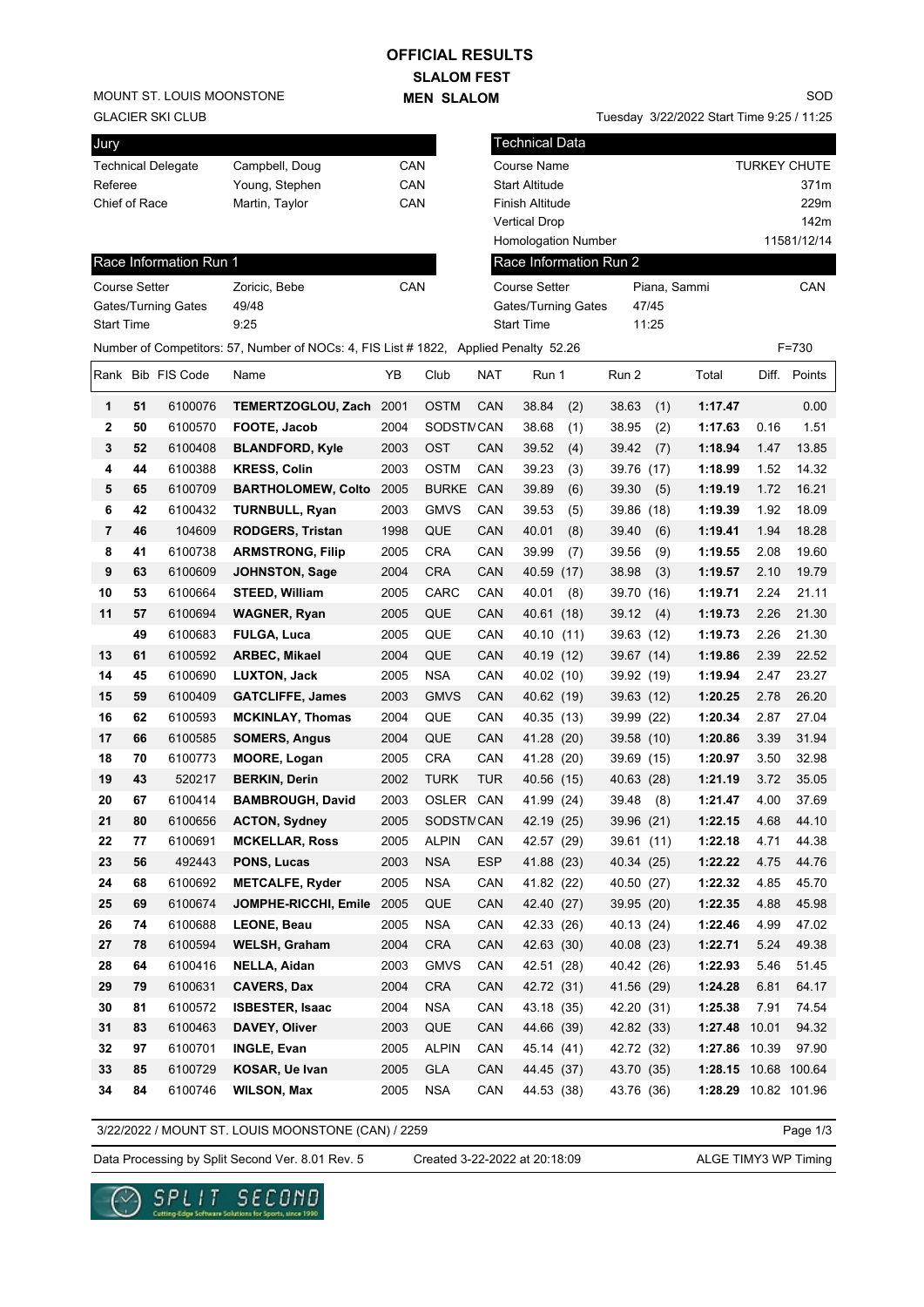## **SLALOM FEST MEN SLALOM OFFICIAL RESULTS**

GLACIER SKI CLUB MOUNT ST. LOUIS MOONSTONE

## Tuesday 3/22/2022 Start Time 9:25 / 11:25

SOD

|    |    | <b>IRank Bib FIS Code</b> | Name                         | ΥB   | Club       | <b>NAT</b> | Run 1      | Run 2      | Total                | Diff. | Points       |
|----|----|---------------------------|------------------------------|------|------------|------------|------------|------------|----------------------|-------|--------------|
| 35 | 82 | 6100625                   | <b>KELLY, Benjamin</b>       | 2004 | <b>GLA</b> | <b>CAN</b> | 44.31 (36) | 44.24 (37) | 1:28.55              |       | 11.08 104.41 |
| 36 | 90 | 6100714                   | <b>WALDRUM, Kyle</b>         | 2005 | <b>NCO</b> | CAN        | 45.55 (42) | 43.55 (34) | 1:29.10              |       | 11.63 109.59 |
| 37 | 87 | 6100699                   | <b>BURKE, William</b>        | 2005 | QUE        | <b>CAN</b> | 44.91 (40) | 44.41 (38) | 1:29.32 11.85 111.66 |       |              |
| 38 | 95 | 6100702                   | <b>LANDON, Trace</b>         | 2005 | <b>TSC</b> | <b>CAN</b> | 45.61 (43) | 44.73 (39) | 1:30.34              |       | 12.87 121.27 |
| 39 | 94 | 6100777                   | <b>GROPP, Ayden</b>          | 2005 | CALAB      | <b>CAN</b> | 46.95 (44) | 45.23 (40) | 1:32.18 14.71 138.61 |       |              |
| 40 | 60 | 492497                    | <b>VALLE PLUJA, Pau</b>      | 2004 | <b>NSA</b> | <b>ESP</b> | 51.86 (47) | 41.69 (30) | 1:33.55 16.08 151.52 |       |              |
| 41 | 91 | 6100629                   | LINCOLN, Jasper              | 2004 | <b>GLA</b> | <b>CAN</b> | 48.84 (45) | 46.53 (41) | 1:35.37              |       | 17.90 168.67 |
| 42 | 92 | 958811                    | <b>LEE. Sze Chun Matthew</b> | 2004 | <b>NSA</b> | <b>HKG</b> | 52.97 (48) | 52.05 (43) | 1:45.02 27.55 259.60 |       |              |
| 43 | 96 | 6100776                   | <b>BRIDGE, Kaiden</b>        | 2004 | <b>TSC</b> | <b>CAN</b> | 54.86 (49) | 51.84(42)  | 1:46.70              |       | 29.23 275.43 |

**NOT PERMITTED TO START 1st RUN**

|     |         | DID NOT START 1st RUN: 1 competitor   |      |            |                  |            |            |        |  |
|-----|---------|---------------------------------------|------|------------|------------------|------------|------------|--------|--|
| 58  | 6100587 | YOUNG, Taiga                          | 2004 | <b>CRA</b> | CAN              |            |            |        |  |
|     |         |                                       |      |            |                  |            |            |        |  |
|     |         | DID NOT FINISH 1st RUN: 6 competitors |      |            |                  |            |            |        |  |
| 89  | 6100708 | ROGERS, Edward                        | 2005 | <b>QUE</b> | <b>CAN</b>       |            |            |        |  |
| 88  | 6100742 | <b>NADEAU, Cedric</b>                 | 2005 | QUE        | CAN              |            |            |        |  |
| 86  | 6100726 | FILIATRAULT, James                    | 2005 | <b>CRA</b> | CAN              |            |            |        |  |
| 73  | 6100693 | ROCKANDEL, Jake                       | 2005 | <b>NSA</b> | CAN              |            |            |        |  |
| 54  | 6100711 | <b>JACQUES-CHARBONNI</b>              | 2004 | <b>QUE</b> | <b>CAN</b>       |            |            |        |  |
| 48  | 6100599 | <b>CULVER, Hugo</b>                   | 2004 | QUE        | CAN              |            |            |        |  |
|     |         |                                       |      |            |                  |            |            |        |  |
|     |         | DISQUALIFIED 1st RUN: 1 competitor    |      |            |                  |            |            |        |  |
| 76  | 6100620 | <b>TAPIERO, Daniel</b>                | 2004 | <b>QUE</b> | CAN              |            |            | Gate 8 |  |
|     |         |                                       |      |            |                  |            |            |        |  |
|     |         | <b>NOT PERMITTED TO START 2nd RUN</b> |      |            |                  |            |            |        |  |
|     |         |                                       |      |            |                  |            |            |        |  |
|     |         | DID NOT START 2nd RUN: 1 competitor   |      |            |                  |            |            |        |  |
| 72  | 6100736 | <b>SLOAN, Maxwell</b>                 | 2005 | <b>CRA</b> | CAN              | 42.81 (33) |            |        |  |
|     |         |                                       |      |            |                  |            |            |        |  |
|     |         | DID NOT FINISH 2nd RUN: 4 competitors |      |            |                  |            |            |        |  |
| 75. | 6100588 | <b>GRAF Charlie</b>                   | 2004 | <b>OUF</b> | CAN <sub>L</sub> | 42 78 (32) | <b>DNF</b> |        |  |

| 75. I |         | 0100000 <b>URAF, UNATIIE</b>       |      |           |            | $2004$ QUE CAN 42.10 (32) | <b>LINF</b> |         |  |
|-------|---------|------------------------------------|------|-----------|------------|---------------------------|-------------|---------|--|
| 71    | 6100687 | JACOBS-GAMBLE, Rile 2005 CRA       |      |           | CAN        | 43.14 (34)                | <b>DNF</b>  |         |  |
| 55    | 6100602 | <b>KFOURY, Noah</b>                | 2004 | QUE       | <b>CAN</b> | 40.58 (16)                | <b>DNF</b>  |         |  |
| 47    | 6100566 | <b>BUCKRELL, Javden</b>            | 2004 | SODSTMCAN |            | 40.45 (14)                | <b>DNF</b>  |         |  |
|       |         |                                    |      |           |            |                           |             |         |  |
|       |         | DISQUALIFIED 2nd RUN: 1 competitor |      |           |            |                           |             |         |  |
| 93    | 6100760 | <b>TAYLOR, Shane</b>               | 2005 | GLA       | <b>CAN</b> | 51.27 (46)                | <b>DSQ</b>  | Gate 46 |  |

3/22/2022 / MOUNT ST. LOUIS MOONSTONE (CAN) / 2259

Page 2/3

Data Processing by Split Second Ver. 8.01 Rev. 5 Created 3-22-2022 at 20:18:09 ALGE TIMY3 WP Timing

Created 3-22-2022 at 20:18:09